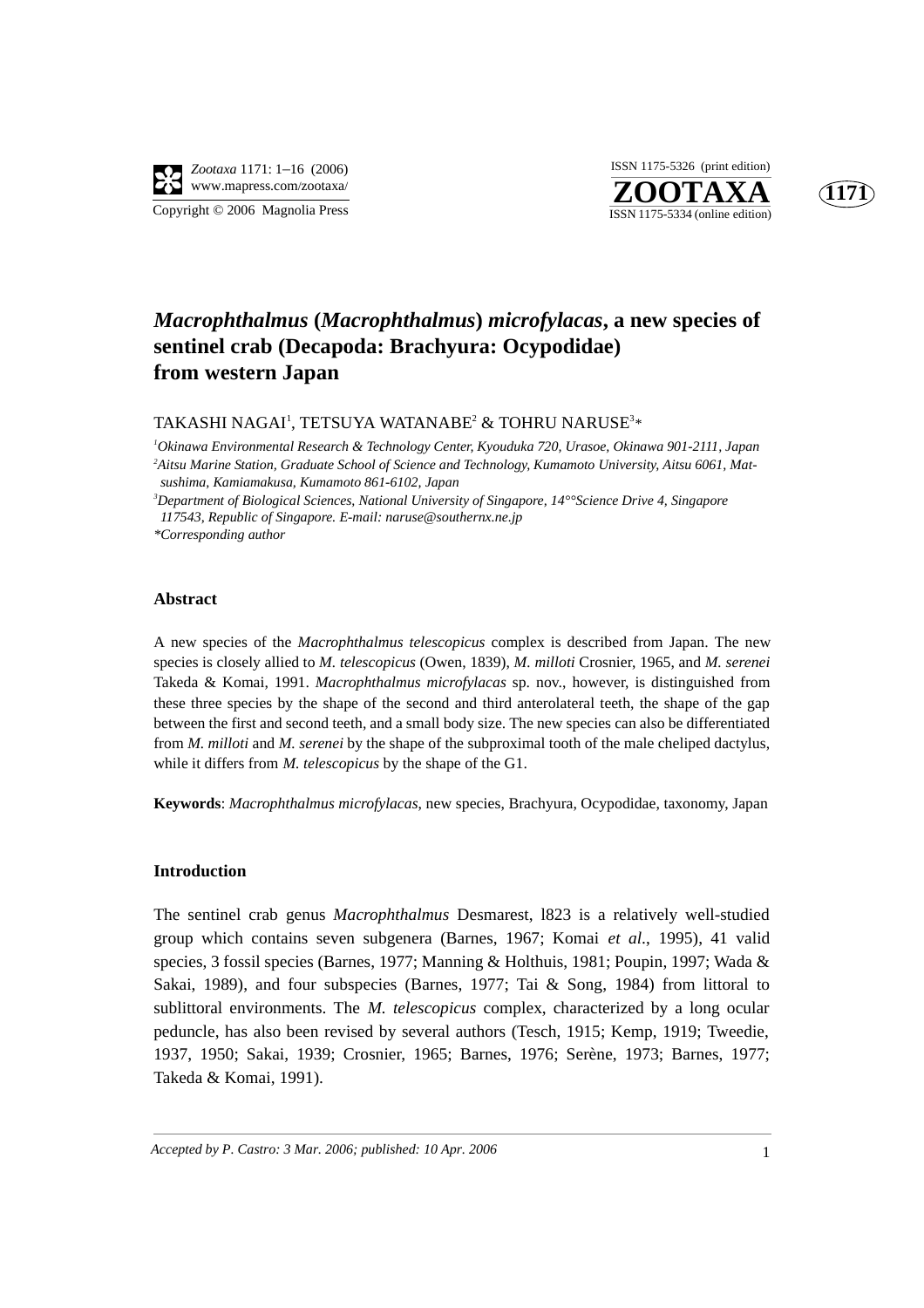**ZOOTAXA** An undescribed species of *Macrophthalmus* from sublittoral to lower littoral environments in western to southwestern Japan was discovered during studies of the kelliid bivalve, *Pseudopythina macrophthalmensis*, an ectosymbiont of *Macrophthalmus* spp*.* Here we describe the new species and compare it with allied species based on material from the Ryukyus.

#### **Material and methods**

The abbreviations CL, CW, G1, and G2 are used for carapace length, carapace width, male first gonopod, and male second gonopod, respectively. Carapace size is expressed as CL/ CW. Specimens were measured using a stereomicroscope (Nikon SMZ-10) provided with an eye-piece micrometer to the nearest 0.1mm. CW and female third and fifth abdominal segments were measured at the widest level, while other measurements follow Komai *et al.* (1995: Fig. 1). Extra-orbital ocular peduncle length (length of the ocular peduncle beyond the external orbital angle) was calculated by subtracting orbital length (from the base of the ocular peduncle to the tip of the external orbital angle) from ocular peduncle length. Specimens are deposited in the Osaka Museum of Natural History, Osaka, Japan (OMNH), the University of the Ryukyus Museum, Fujukan, Okinawa, Japan (RUMF), the Wakayama Prefectural Museum of Natural History, Wakayama, Japan (WMNH), and the Zoological Reference Collection, Raffles Museum of Biodiversity Research, National University of Singapore, Singapore (ZRC).

### **Taxonomy**

#### *Macrophthalmus* **(***Macrophthalmus***) Desmarest, l823**

*Macrophthalmus* **(***Macrophthalmus***)** *microfylacas* **sp. nov.** (Figs. 1–3, 4a, b)

*Macrophthalmus telescopicus* — Sakai, 1939: 623 (part?), pl. 73, fig. 1. *Macrophthalmus* (*Macrophthalmus*) *verreauxi* — Sakai, 1976: 610 (part). *Macrophthalmus telescopicus* — Marumura & Kosaka, 2003: 70.

#### *Material examined*

Male holotype (6.5/10.4 mm), RUMF-ZC-257, Awase, Nakagusuku Bay, Okinawa I., Ryukyus (26°18.145' N, 127°50.653' E), coll. H. Oku & T. Masumoto, 21 Aug. 2005.

Paratypes. Three females (5.7/9.7–6.2/10.6 mm), 1 ovig. female (5.8/10.1 mm), RUMF-ZC-258, same data as holotype; 1 male (6.0/10.2 mm), 1 ovig. female (5.7/9.6 mm), OMNH Ar 7116, same data as holotype; 3 males (5.5/9.4–4.4/7.0 mm), 2 females (2.7/4.3, 2.9/4.7 mm), 3 ovig. females (4.7/7.7–5.8/9.8 mm), ZRC 2005.0147, Awase,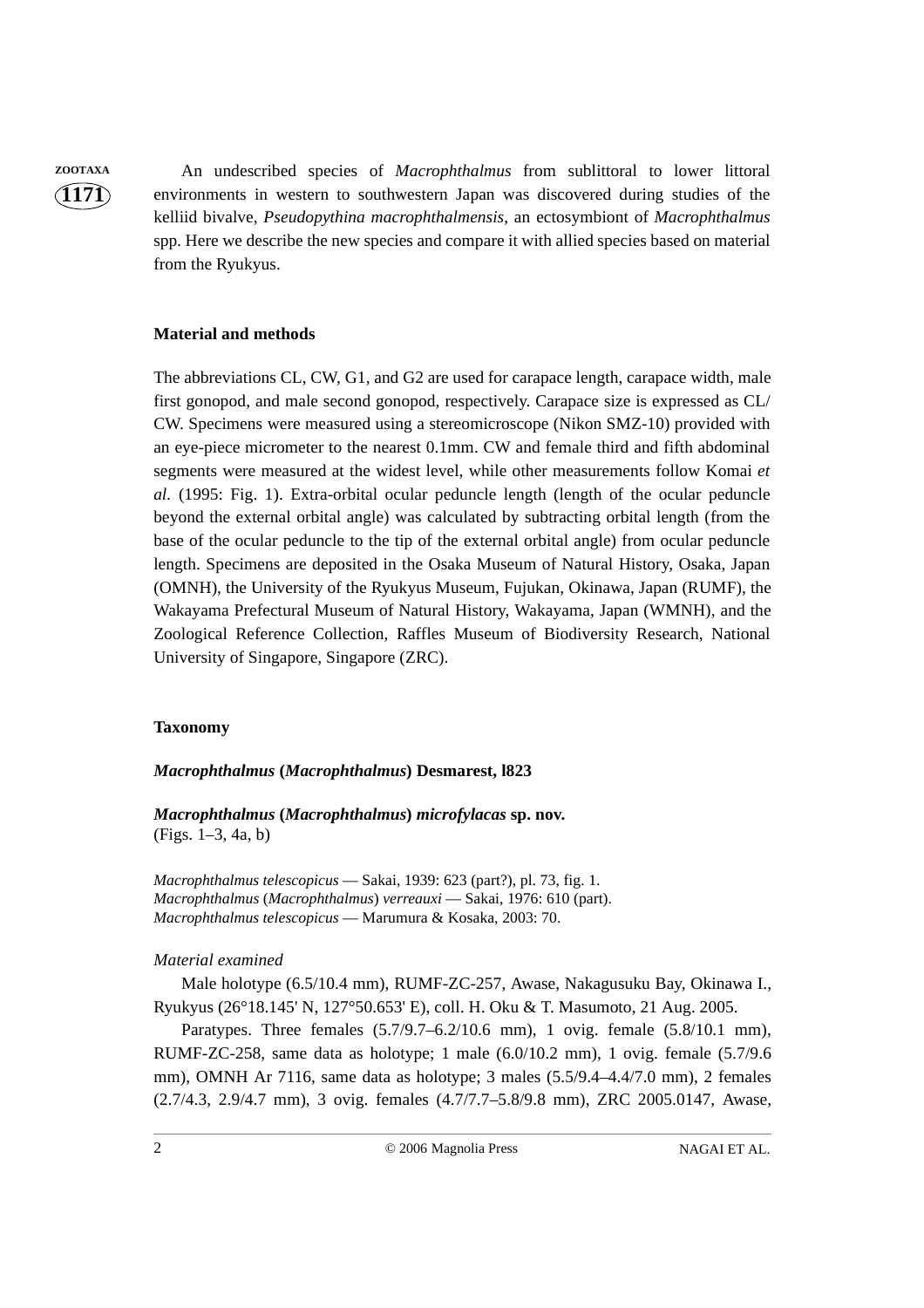Nakagusuku Bay, Okinawa I., Ryukyus, coll. H. Oku, T. Inoue & T. Higuchi, 25, 26 Aug. **ZOOTAXA** 2005; 1 female (3.1/4.9 mm), RUMF-ZC-259, north of Sea Road, Kin Bay, Okinawa I., Ryukyus (26°20.313' N, 127°55.817' E), coll. M. Kubo, K. Nonaka, T. Nagai & T. Naruse, 28 Sep. 2005; 5 males (2.4/3.8–3.9/6.4 mm), 6 females (2.3/3.3–3.5/5.6 mm), 3 ovig. females (4.1/6.6–4.8/8.8 mm), RUMF-ZC-260, western breakwater, off Awase, Nakagusuku Bay, Okinawa I., Ryukyus (26°18.691' N, 127°51.755' E), coll. K. Nonaka, M. Kubo, T. Nagai & T. Naruse, 28 Sep. 2005; 1 female (3.5/5.6 mm), RUMF-ZC-261, Atsuta, Nakagusuku Bay, Okinawa I., Ryukyus (26°16.620' N, 127°49.217' E), coll. K. Nonaka, M. Kubo, T. Nagai & T. Naruse, 29 Sep. 2005; 1 male (2.5/3.7 mm), 1 female (3.0/4.8 mm), RUMF-ZC-262, Hamaya, Nakagusuku Bay, Okinawa I., Ryukyus (26°19.253' N, 127°52.740' E), coll. K. Nonaka, M. Kubo, T. Nagai & T. Naruse, 29 Sep. 2005; 2 females (3.1/4.8, 3.3/5.2 mm), RUMF-ZC-263, northwest of White Beach, Nakagusuku Bay, Okinawa I., Ryukyus (26°18.567' N, 127°53.299' E), coll. K. Nonaka, M. Kubo, T. Nagai & T. Naruse, 29 Sep. 2005; 1 male (3.3/4.7 mm), 1 female (4.2/6.9 mm), RUMF-ZC-264, Nakagusuku Bay, Okinawa I., Ryukyus, coll. Tokyo Kyuei Co. Ltd.; 1 male (2.6/3.8 mm), RUMF-ZC-265, Nakagusuku Bay, Okinawa I., Ryukyus, coll. Tokyo Kyuei Co. Ltd.; 1 male (6.2/10.5 mm), 4 ovig. females (5.7/9.3–6.0/10.4 mm), OMNH Ar 7117, Satoura, Oniki, Ushibuka City, Kumamoto Prefecture, Kyushu, coll. T. Watanabe, 20 Jun. 2004; 2 males (3.4/5.4, 5.4/8.9 mm), 1 ovig. female (5.4/8.9 mm), RUMF-ZC-266, Satoura, Oniki, Ushibuka City, Kumamoto Prefecture, Kyushu, coll. T. Watanabe, 7 Apr. 2004; 1 male (3.9/6.3 mm), 3 females (5.7/9.6–6.3/10.9 mm), 1 ovig. female (5.8/9.8 mm), ZRC 2005.0148, Satoura, Oniki, Ushibuka City, Kumamoto Prefecture, Kyushu, coll. T. Watanabe, 31. Aug. 2004, 2 ovig. females (5.1/8.6, 5.7/9.8 mm), RUMF-ZC-267, Satoura, Oniki, Ushibuka City, Kumamoto Prefecture, Kyushu, coll. T. Watanabe, 24. Jul. 2005; 1 female (4.8/7.8 mm), RUMF-ZC-268, Matsushima Watering Place, Kamiamakusa City, Kumamoto Prefecture, Kyushu, coll. T. Watanabe, 20 Jul. 2005; 1 female (6.2/10.7 mm), WMNH-Na-Cr 1205, Takahama, Ehime Prefecture, Seto Inland Sea coast of Shikoku I., 21 July 1990; 2 females (5.8/9.7, 6.8/11.6 mm), WMNH-Na-Cr 1205, Kamiura, Kushimoto, Kii Peninsula, Pacific Ocean coast of Kii Peninsula, 10 m, Dec. 1979.

Comparative material: *Macrophthalmus telescopicus* (Owen, 1839): 1 male (11.7/18.5 mm), 2 females (7.8/12.3, 11.1/18.2 mm), RUMF-ZC-269, Awase, Nakagusuku Bay, Okinawa I. (26°18.145' N, 127°50.653' E), coll. H. Oku & T. Masumoto, 21 Aug. 2005; 1 female (11.2/17.8 mm), RUMF-ZC-270, Awase, Nakagusuku Bay, Okinawa I., coll. H. Oku, T. Inoue & T. Higuchi, 25, 26 Aug. 2005; 2 males (10.3/15.4, 11.1/16.5 mm), 1 female (12.0/18.5 mm), 1 ovig. female (12.1/19.5 mm), ZRC 2005.0149, east of Cape Oh-Misaki, Nakagusuku Bay, Okinawa I. (26°18.104' N, 127°50.605' E), coll. M. Kubo & K. Nonaka, 24 Aug. 2005; 1 female (11.1/17.3 mm), RUMF-ZC-271, north of Sea Road, Kin Bay, Okinawa I. (26°20.313' N, 127°55.817' E), coll. M. Kubo, K. Nonaka, T. Nagai & T. Naruse, 28 Sep. 2005; 1 male (9.6/14.5 mm), RUMF-ZC-272, Hamaya, Nakagusuku Bay,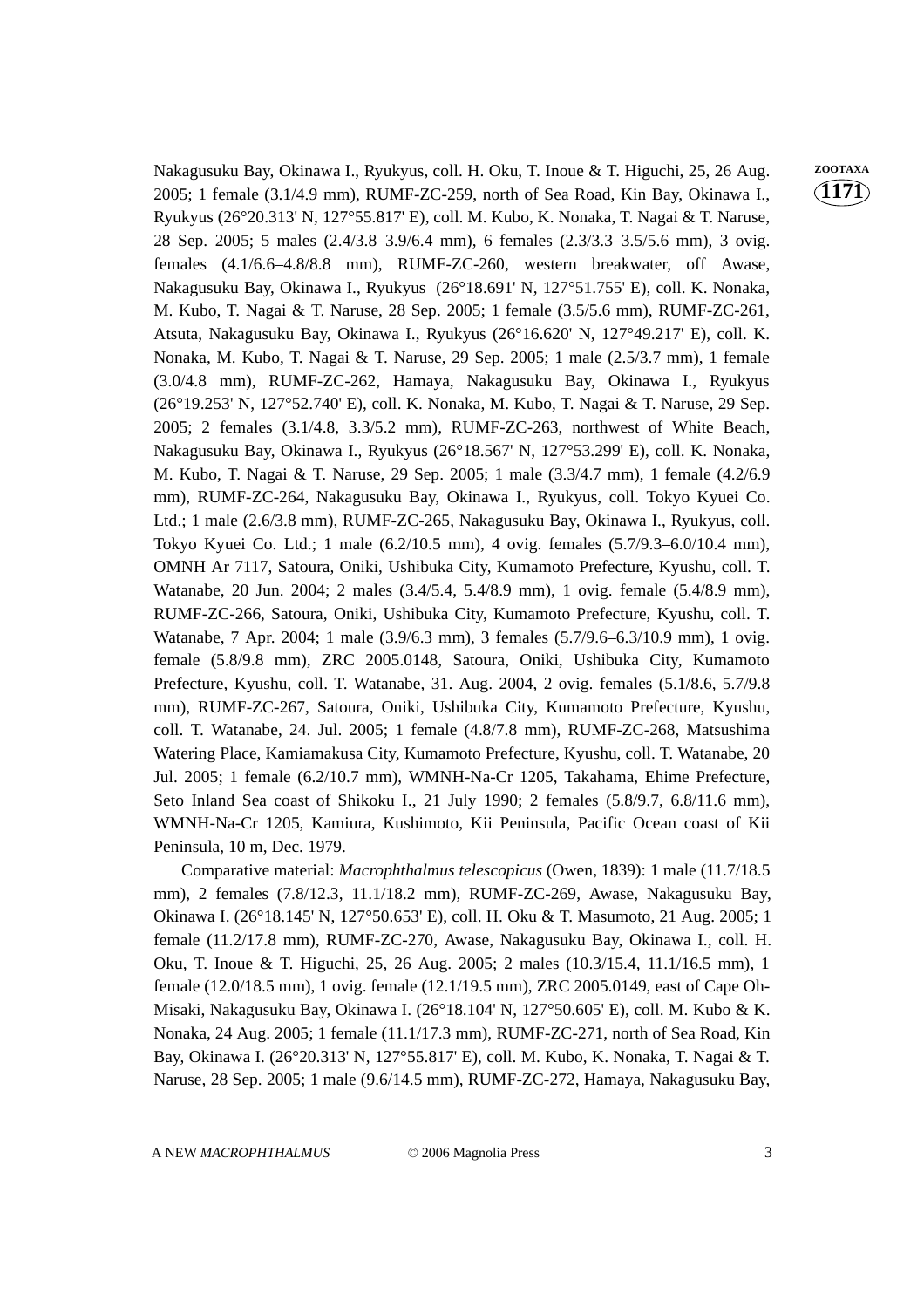### **1171 ZOOTAXA** Okinawa I. (26°19.253' N, 127°52.740' E), coll. T. Nagai, M. Kubo, K. Nonaka & T. Naruse, 29 Sep. 2005; 1 male (6.6/10.0 mm), WMNH-Na-Cr 1206 (labelled as *M. serenei*), Mikawa Bay, Pacific Ocean coast of Honshu, coll. Kimura, Nov. 1997. *Macrophthalmus serenei* Takeda & Komai, 1991: 1 male (11.3/18.8 mm), RUMF-ZC-273, Hisamatsu, Yonaha Bay, Miyako I., coll. T. Naruse, J. Nawa & H. Osada, 26 May 2005; 3 males (10.8/18.0–11.4/18.8 mm), 1 female (9.6/15.5 mm), ZRC 2005.0150, Hisamatsu, Yonaha Bay, Miyako I., coll. T. Naruse, J. Nawa & H. Osada, 26 May 2005; 7 males (4.5/ 6.8–9.8/15.8), 4 females (5.3/8.2–9.6/16.0 mm), RUMF-ZC-274, Awase, Nakagusuku Bay, Okinawa I. (26°18.145' N, 127°50.653' E), coll. H. Oku & T. Masumoto, 21 Aug. 2005; 1 female (7.9/12.8 mm), RUMF-ZC-275, Awase, Nakagusuku Bay, Okinawa I., coll. H. Oku, T. Inoue & T. Higuchi, 25, 26 Aug. 2005; 2 males (9.8/14.8, 11.7/18.7 mm), WMNH-Na-Cr 1206 (labelled as *M. serenei*), Kamiura, Kushimoto, Wakayama Prefecture, Jun. 1985. *Macrophthalmus milloti* Crosnier, 1965: 2 ovig. females (8.4/14.3, 10.2/17.4 mm), RUMF-ZC-276, Shirahama, Iriomote I., coll. T. Naruse & T. Nagai, 24 Mar. 2005; 1 male (5.7/9.3 mm), 1 female (7.9/12.7 mm), 1 ovig. female (8.6/14.7 mm), RUMF-ZC-277, intertidal flat of north of Motonagura, Ishigaki I., coll. T. Naruse, 13 Apr. 2005; 7 males (4.1/6.2–8.1/13.7 mm), 2 females (6.9/11.0, 9.6/- mm), ZRC 2005.0151, Motonagura intertidal flat, Ishigaki I., coll. T. Naruse, 22 May 2005; 1 female (5.1/8.3 mm), RUMF-ZC-278, Awase, Nakagusuku Bay, Okinawa I. (26°18.145' N, 127°50.653' E ), coll. H. Oku & T. Masumoto, 21 Aug. 2005; 2 males (8.1/13.7, 9.6/15.8 mm), RUMF-ZC-279, Awase, Nakagusuku Bay, Okinawa I., coll. H. Oku, T. Inoue & T. Higuchi, 25, 26 Aug. 2005; 2 females (7.9/13.3, 10.3/18.3 mm), WMNH-Na-Cr 1206 (labelled as *M. serenei*), Yakata, Onna Village, Okinawa I., 25 Feb. 1993; 1 male (4.9/7.0 mm), 1 female (4.7/7.1 mm), WMNH-Na-Cr 1209 (labelled as *M. philippinensis*), Nakagusuku Bay, Okinawa I., coll. Kubo, 7 Dec. 1992; 1 male (6.3/9.9 mm), WMNH-Na-Cr 1218 (labelled as *Macrophthalmus* sp. 1), Yakata, Onna Village, Okinawa I., Nov. 1991.

#### *Description*

Carapace rectangular, moderately wide, CW 1.43–1.84 (mean 1.62,  $n = 41$ ) times CL; dorsal surface smooth, shiny, regions ill-defined. Front relatively wide, with strong constriction across bases of ocular peduncles; frontal margin thinly rimmed. Supraorbital margin rimmed, gently sinuous; infraorbital margin cristate, granulated, granules set closer in inner, sparsely in outer, outer extreme of margin interrupted as wide as ocular peduncle. Epistome with posterior margin medially convex, submedially concave. Anterolateral margin with 3 teeth including external orbital angle, first tooth acute, largest, disconnected from second tooth by deep U-shaped notch, second, third teeth indistinct, lamellar, never spiniform, maximum width of carapace across first or following teeth in males, while across third teeth in females; anterolateral region with short transverse ridge behind supraorbital margin; posterolateral margin granulated, posterolateral region with few granules.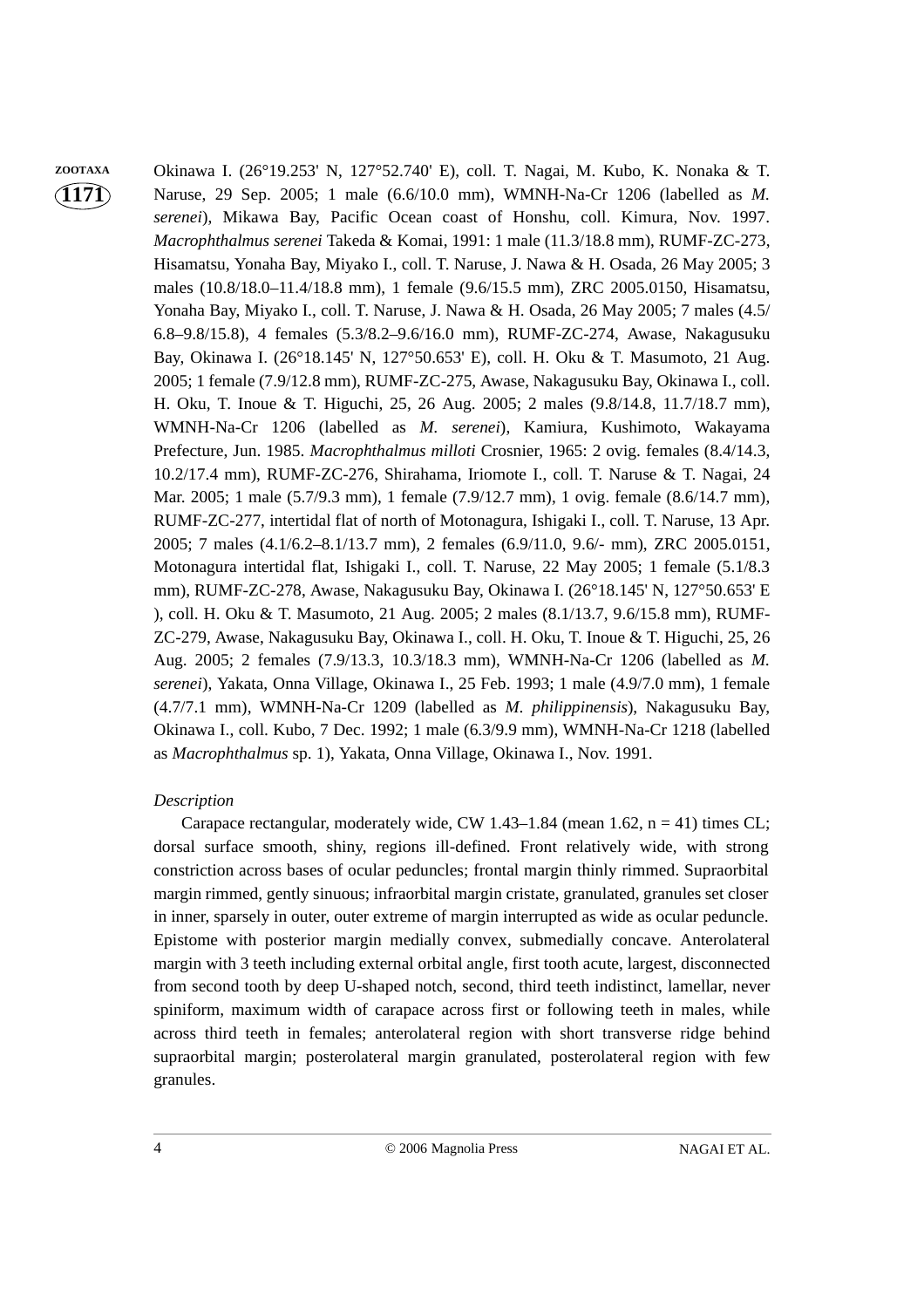

**FIGURE 1.** *Macrophthalmus microfylacas* sp. nov. a, Specimen from Okinawa I., Ryukyu Is., Japan, holotype, male, RUMF-ZC-257, CL/CW 6.5/10.4 mm; b, holotype; c, specimen from Okinawa I., paratype, male, RUMF-ZC-258, CL/CW 5.7/9.7 mm; d, specimens from Amakusa, Japan, paratype, female, RUMF-ZC-268, CL/CW 4.8/7.8 mm.

Eyes with extremely slender peduncle, peduncle reaching beyond external orbital angle by its  $44.1 - 58.6\%$  length (mean = 51.8 %, n = 30).

Third maxilliped rectangular, with narrow rhomboidal hiatus when closed; exopod narrow, with long flagellum.

Male chelipeds equal; merus with granular dorsal surface, ventral surface with granular, laterally convex margins, with mat of pubescence, inner surface without horny ridge; chela with flat manus, outer surface shiny, but covered with microscopic granules, single row of small granules from proximal lower part to immovable finger; immovable finger shorter than movable finger, tip pointed, lower margin concave near base, cutting edge with differentiated, distally directed tooth, top of tooth placed on distal third of margin, followed proximally by small granules; movable finger curved downwards, backwards, tip pointed, with differentiated, quadrate tooth, distal margin of tooth placed on proximal third of edge; inner surfaces of fingers with mats of pubescence from bases of fingers to distal third of immovable, distal quarter of movable fingers, pubescence extending to outer surface of cutting edge in movable finger, so subproximal tooth hidden in outer view.

Female chelipeds feeble; merus short, lower surface glabrous, with granular, foliaceous small projection on distal inner margin; carpus with row of setae along inner margin; chela very flat, with row of tiny granules along lower margin, extending from base of manus to immovable finger; fingers curved backwards, tips slightly scoop-shaped.

**1171 ZOOTAXA**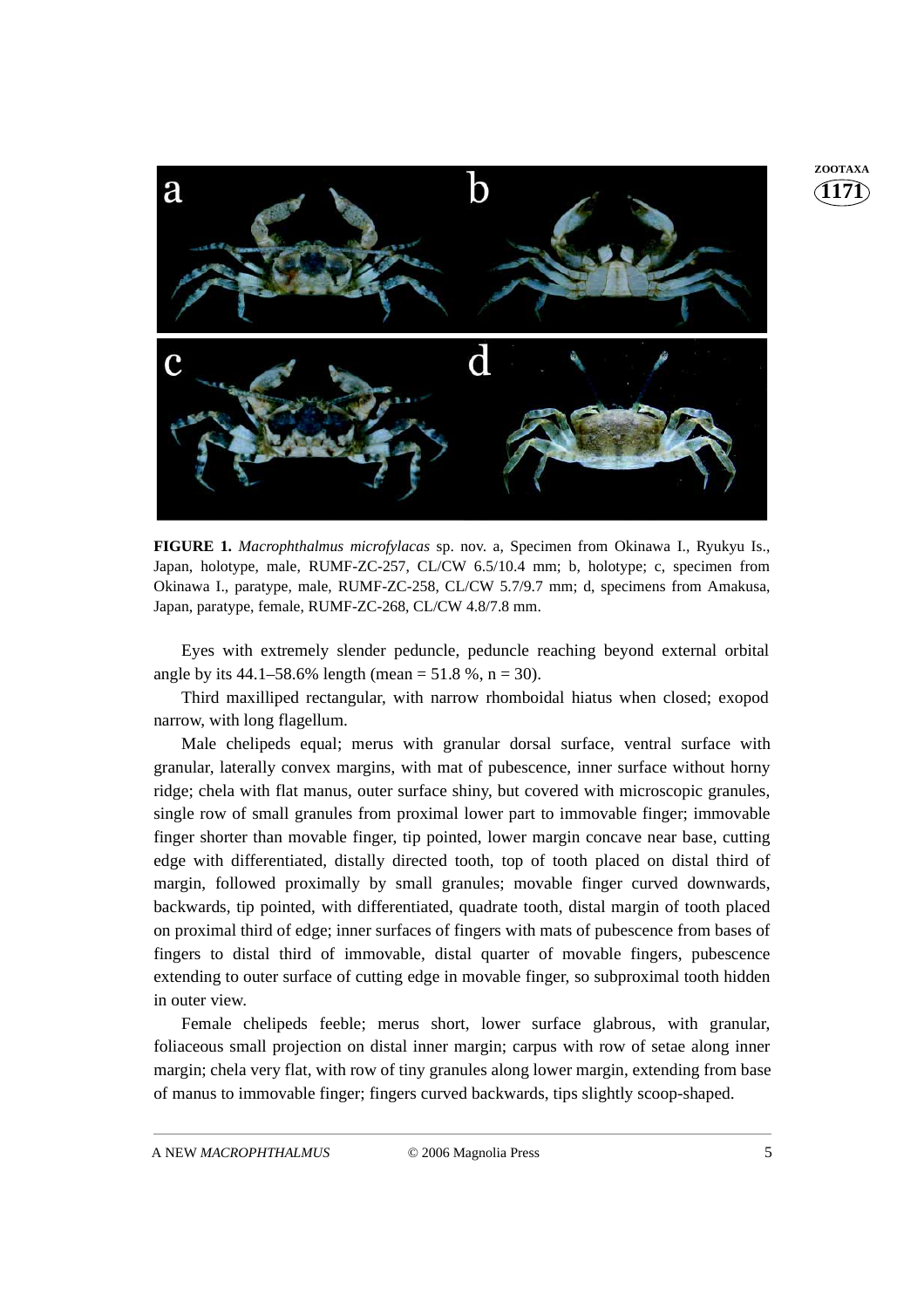**ZOOTAXA** of manus to immovable finger; fingers curved backwards, tips slightly scoop-shaped.

Ambulatory legs slender; meri sparsely fringed with long setae on anterior, posterior margins, but without black, stiff setae; male with slender meri, length to width ratio 3.15–4.31 (mean = 3.63, n = 11), 2.71–3.47 (mean = 3.09, n = 13) in female, anterior three legs with meri with subdistal sharp tooth on anterior margin; dactyli spiniform, slightly incurved; propodi, dactyli sparsely lined with long setae on inner margin of third leg, inner, outer margins of fourth legs

Telson, abdominal segment bell-shaped, base of sixth abdominal segment projected laterally.

G1 slender, straight; distal end corneous, stout, abruptly curved outwardly.



**FIGURE 2.** *Macrophthalmus microfylacas* sp. nov. a, male carapace and eyes; b, female anterolateral margin; c, epistome; d, third maxilliped; e, male cheliped, upper view; f, male chela, outer view (setae of movable finger are partially removed); g, female chela, outer view. a, c–f, holotype, male, RUMF-ZC-257, CL/CW 6.5/10.4 mm; b, g, paratype, female, RUMF-ZC-258, CL/ CW 5.9/10.3 mm. Scales, 1 mm.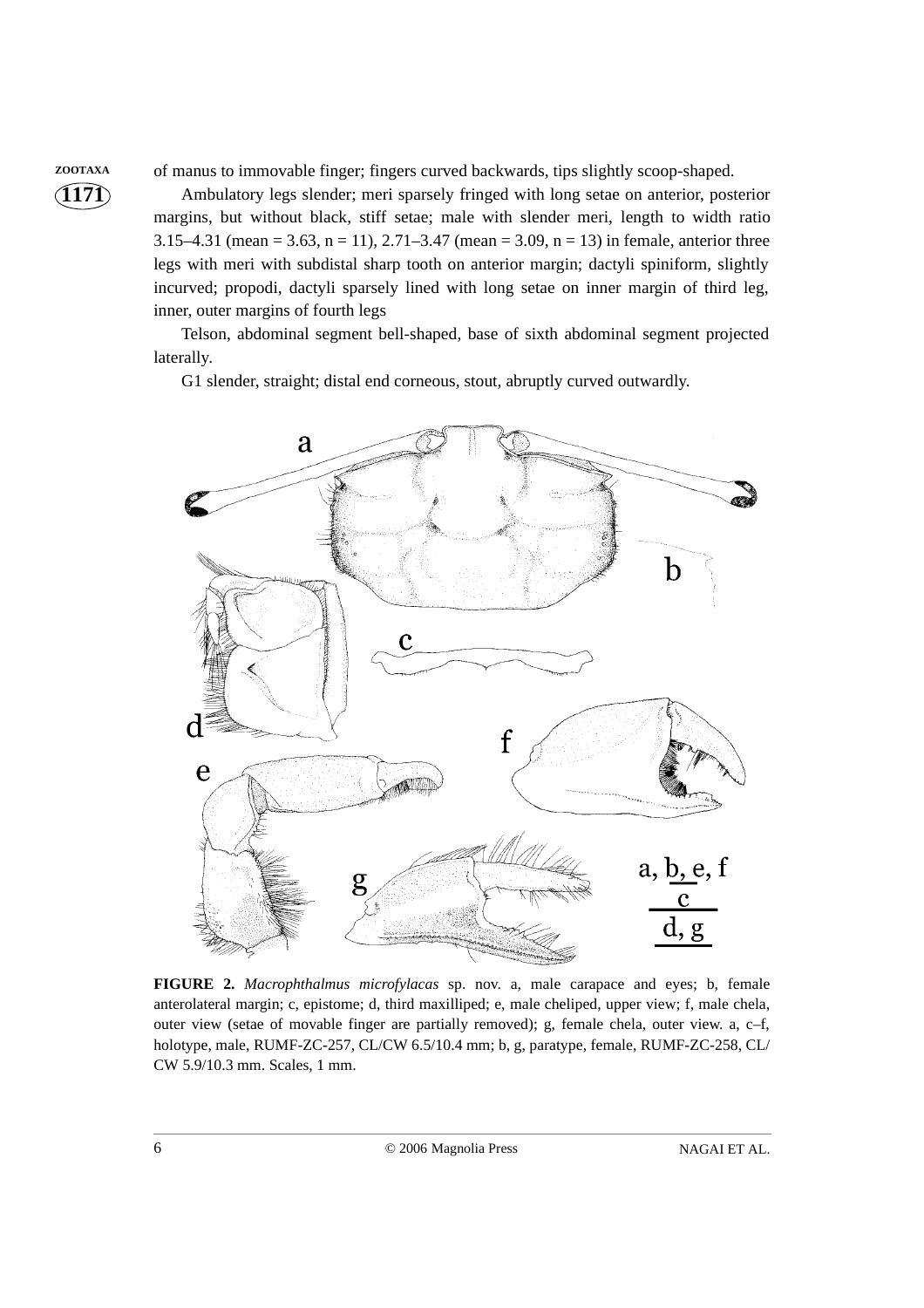**1171 ZOOTAXA**



**FIGURE 3.** *Macrophthalmus microfylacas* sp. nov. a, male abdomen and telson; b, female abdomen and telson; c, G1, dorsal view; d, distal end of G1, dorsal view; e, distal end of G1, ventral view; f, G2. a, c–f, holotype, male, RUMF-ZC-257, CL/CW 6.5/10.4 mm; b, paratype, female, RUMF-ZC-258, CL/CW 5.9/10.3 mm. Scales, a–c, f, 1 mm; d, e, 0.5 mm.

#### *Colouration*

Okinawa specimens of *M. microfylacas* sp. nov. are slightly pink-ivory with black irregular patterns on the branchial and gastric regions, distal half of the ambulatory meri, outer part of the third maxilliped meri, pterygostomial region, and other regions (Fig. 1a–c). In contrast, specimens from Amakusa are yellowish grey with white spots (Fig. 1d). These colour variations are corresponding to the substratum colour (see habitat section below). Colouration of the ocular peduncles is similar in specimens of both localities: black patches and blue spots scattered throughout their lengths, subproximal to distal 1/3 of the peduncles transparent in life (Fig. 1d).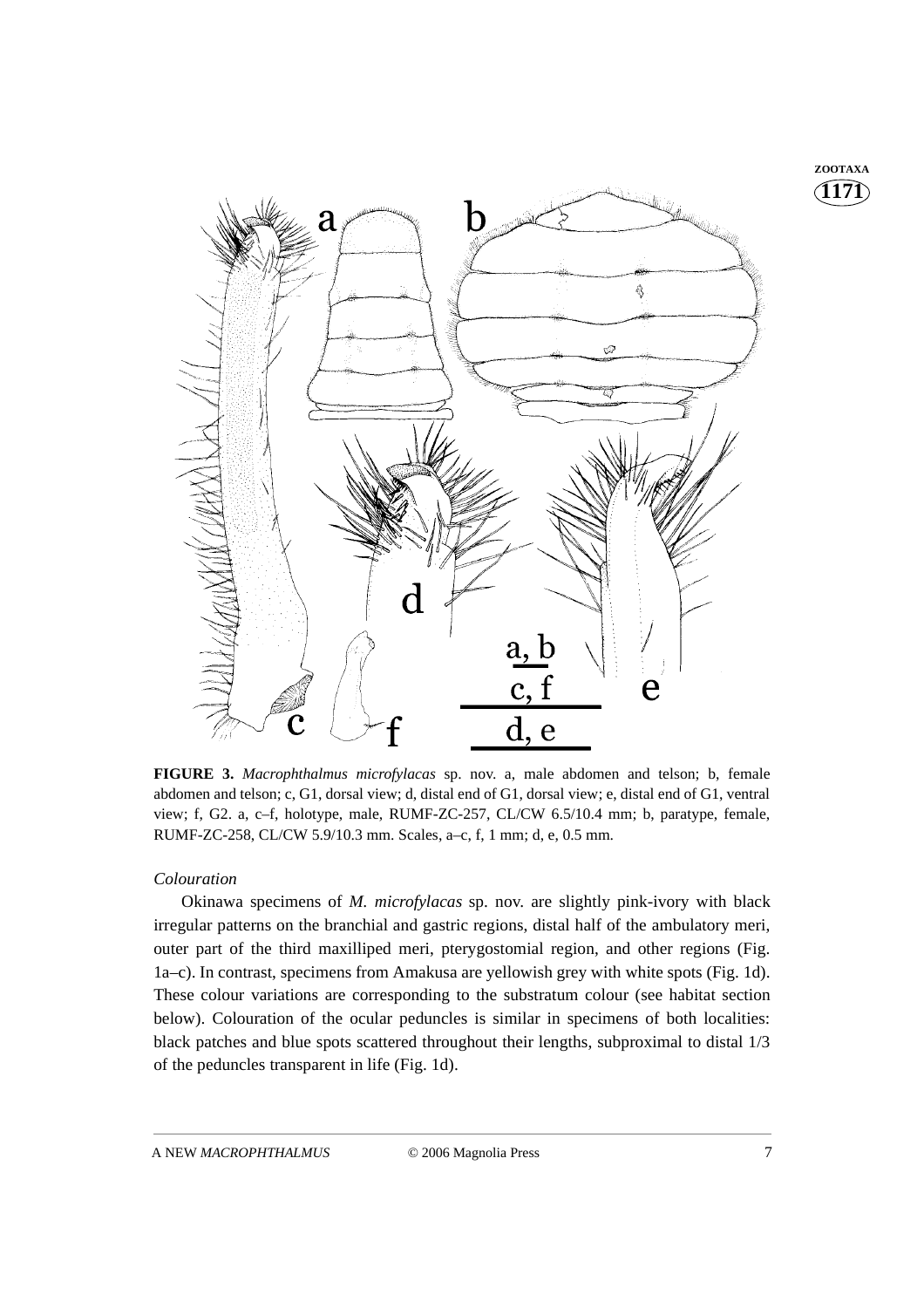### **1171 ZOOTAXA**



**FIGURE 4.** Male left chelae of *Macrophthalmus microfylacas* sp. nov. and allied species. a, b, *M. microfylacas* sp. nov., paratype, RUMF-ZC-258, CL/CW 5.7/9.7 mm; c, d, *M. telescopicus* (Owen, 1839), ZRC 2005.0149, CL/CW 10.3/15.4 mm; e, f, *M. serenei* Takeda & Komai, 1991, ZRC 2005.0150, CL/CW 11.2/18.9 mm; g, h, *M. milloti* Crosnier, 1965, ZRC 2005.0151, CL/CW 8.1/ 13.7 mm. a, c, e, g, outer view; b, d, f, h, inner view.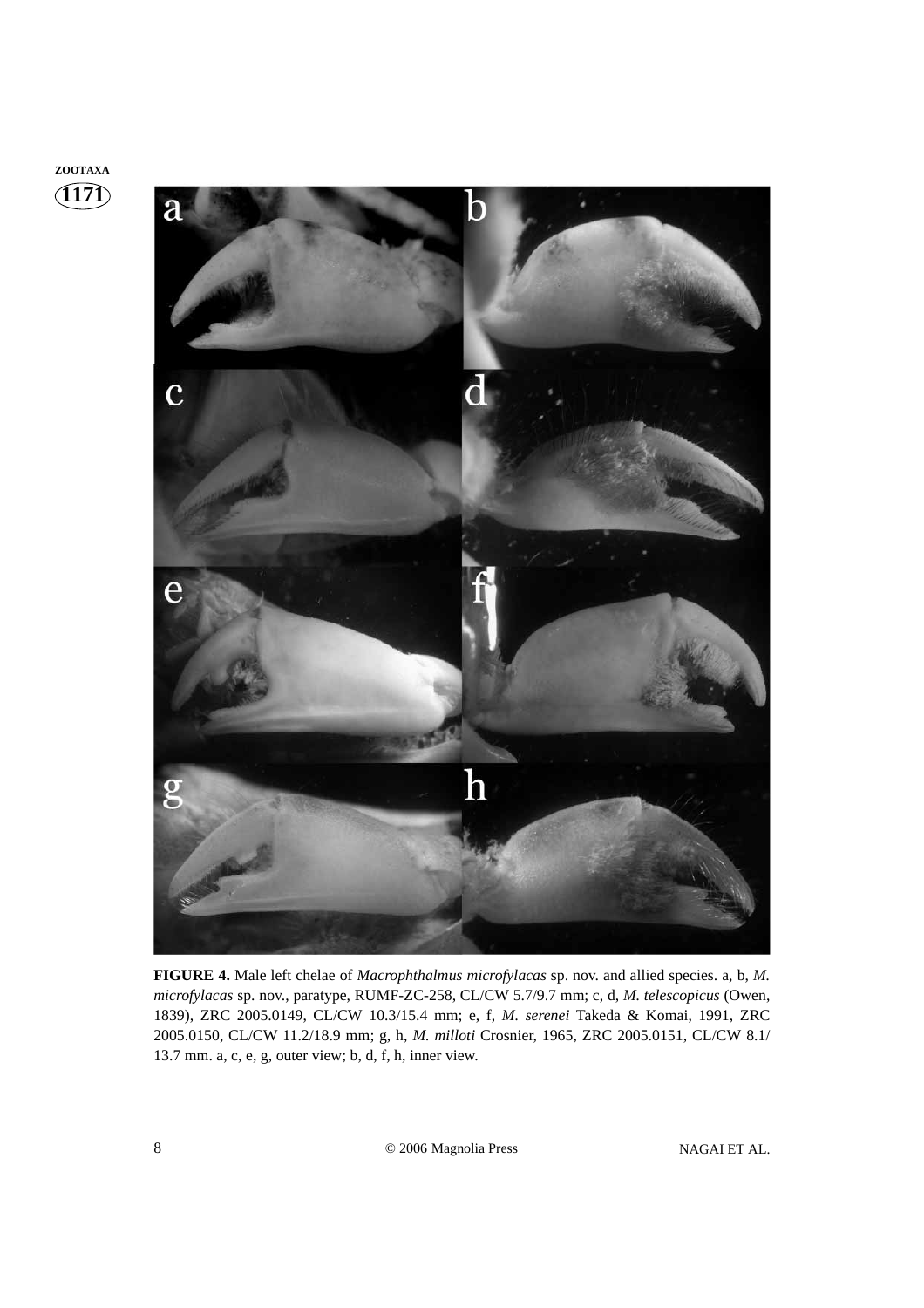*Macrophthalmus microfylacas* sp. nov. occurs mostly at depths of 2–4 m in bays with canescent sandy or small coral-rubble bottoms in Okinawa. Some substrates have *Thalassia hemprichii* seagrass beds*. Macrophthalmus telescopicus* and *M. serenei* were also collected from the same habitat. In Amakusa the new species is found in lower littoral zone of bays with relatively solid, dark, and sandy to muddy substrates, with seagrasses absent.

#### *Etymology*

The name of the new species derives from the Greek *micros* (small) and *fylakas* (watchman), alluding to its small size and the common name for the species of *Macrophthalmus*, the sentinel crabs. The name is used as a noun in apposition.

#### *Distribution*

Okinawa I., Ryukyu Islands; Amakusa, Kumamoto, Kyushu; Shimabara, Nagasaki, Kyushu; Takahama, Ehime, Seto Inland Sea coast of Shikoku I.; Kushimoto, Kii Peninsula, Pacific Ocean coast of Honshu; Shimoda, Izu Peninsula, Pacific Ocean coast of Honshu.

#### *Remarks*

The taxonomy of *M. telescopicus* (Owen, 1839), *M. serenei* Takeda & Komai, 1991 (= *M. verreauxi* sensu Serène, 1973 = *M. kempi* sensu Serène, 1981), and *M. milloti* Crosnier, 1965 was unclear until their revision by Serène (1973) (also see Serène, 1981; Takeda & Komai, 1991). *Macrophthalmus microfylacas* sp. nov. shares with these three species their extremely long ocular peduncles (cornea distinctly reaching beyond external orbital angle), the presence of three anterolateral teeth, and the smooth dorsal and ventral margins of the manus. *Macrophthalmus microfylacas* sp. nov. is distinguished from these three species (Table 1) by the blunt second and third anterolateral teeth (Fig. 2a, b), the Ushaped notch between the first and second teeth (Fig. 2a, b), the convex lower margin of the cheliped immovable finger of males (Figs. 2f, 4a), the shape of the mats of pubescence of the cheliped fingers of males (Figs. 4b), and the small body size (see below). Furthermore, *M. microfylacas* sp. nov. can be differentiated from *M. serenei* and *M. milloti* by the smaller subproximal tooth on the cutting edge of the movable finger of the cheliped (Fig. 2f) [vs. distinct and rectangular (Fig. 4e, g; Crosnier, 1965: 126 (part), figs. 220, 227)], while *M. microfylacas* sp. nov. differs from *M. telescopicus* by the short distal projection of the G1 which is abruptly curved outwards (Fig. 3c–e) [vs. moderately long and slender (Fig. 5g)].

Several authors have focused on the ocular peduncle length and body size to characterize the *M. telescopicus* complex (e.g. Serène, 1973; Barnes, 1976; Takeda, 1981). *Macrophthalmus microfylacas* sp. nov. tends to have a larger percentage of the extraorbital ocular peduncle length as a portion of total peduncle length, ranging from 44.1 to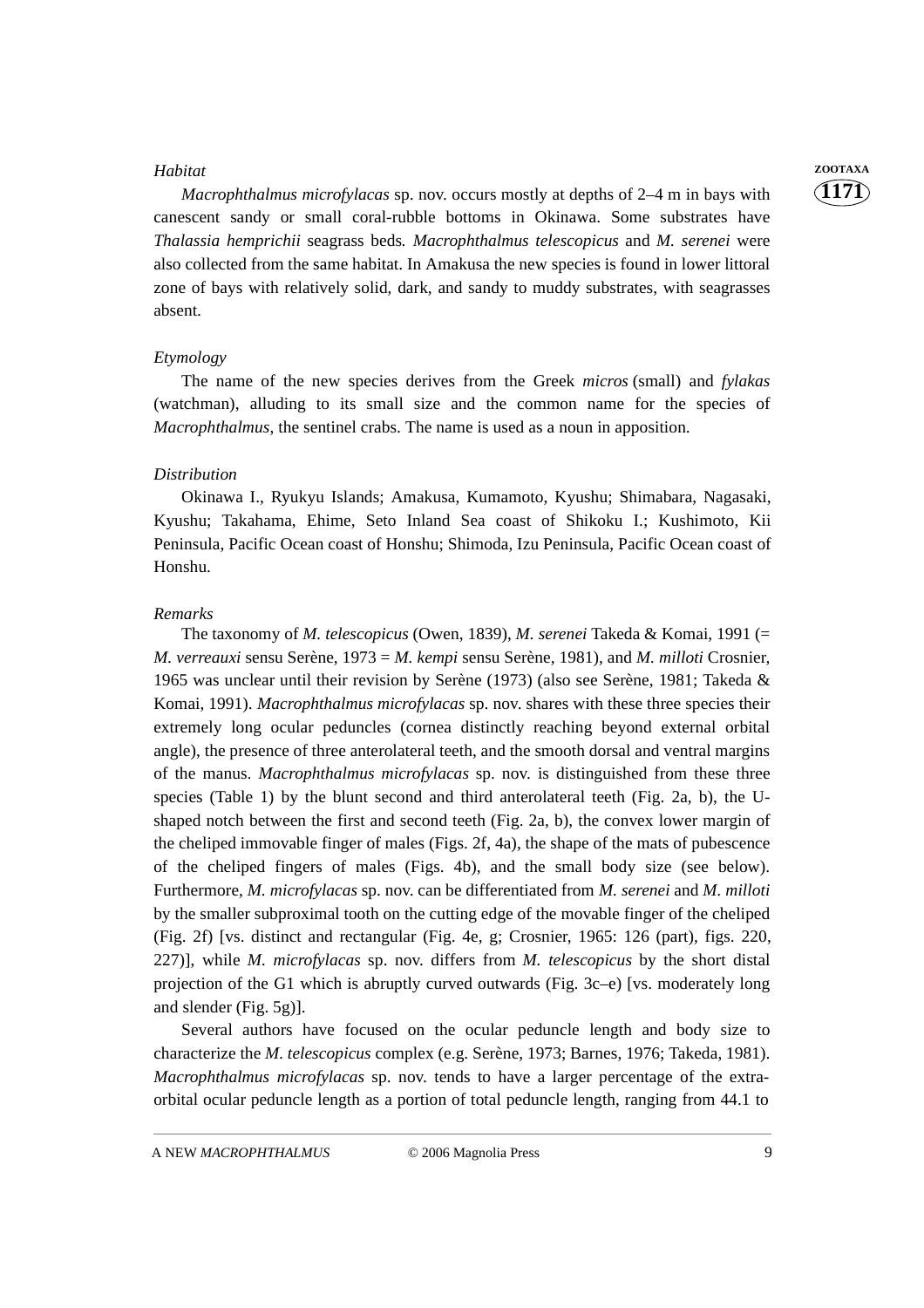**ZOOTAXA** 58.6 % length (mean = 51.8 %, n = 30) (Fig. 6). In contrast, the percentage in *M. milloti* is low; it never overlaps with those of the other three species  $(26.3-35.7 \%)$ , mean = 30.6 %, n = 16). The ranges of *M. telescopicus* (43.3–50.6, mean = 47.2, n = 11) and *M. serenei* (38.3–49.1 %, mean = 44.0 %,  $n = 17$ ) largely overlap, but *M. telescopicus* tends to have a larger percentage than in *M. serenei* when specimens of similar body sizes are compared.

| Character                                                                                                                    | M. microfylacas sp. nov.                                                   | M. telescopicus                                                    | M. serenei                                                                           | M. milloti                                                                           |
|------------------------------------------------------------------------------------------------------------------------------|----------------------------------------------------------------------------|--------------------------------------------------------------------|--------------------------------------------------------------------------------------|--------------------------------------------------------------------------------------|
| Minimal female size 3.1/4.9 mm<br>(CL/CW) with 5th<br>abdominal segment<br>wider than that of<br>3rd segment (see<br>Fig. 7) |                                                                            | $7.8/12.3$ mm                                                      | $7.7/12.1$ mm                                                                        | 7.9/12.7 mm                                                                          |
| Widest breadth of<br>carapace (male)                                                                                         | Across 1st or following<br>teeth<br>(Fig. 2a)                              | Across 2nd teeth<br>(Fig. 5a)                                      | Across 1st teeth<br>(Fig. 5c)                                                        | Across 1st teeth<br>(Fig. 5e)                                                        |
| Widest breadth of<br>carapace (female)                                                                                       | Across 3rd teeth<br>(Fig. 2b)                                              | Across 2nd teeth<br>(Fig. 5b)                                      | Across 1st or 2nd<br>teeth (Fig. 5d)                                                 | Across 1st teeth<br>(Fig. 5f)                                                        |
| Notch between 1st<br>& 2nd teeth                                                                                             | U-shaped<br>(Figs. 2a, b)                                                  | V-shaped in male,<br>subparallel in<br>female (Figs. 5a,<br>b)     | V-shaped<br>(Figs. 5c, d)                                                            | V-shaped<br>(Figs. 5e. f)                                                            |
| <b>Branchial</b> region                                                                                                      | Naked                                                                      | Black, long setae                                                  | Pubescence                                                                           | Pubescence                                                                           |
| Colouration of<br>ocular peduncle                                                                                            | Black patchy pattern                                                       | <b>Black</b> patchy<br>pattern                                     | <b>Black border</b><br>patterns                                                      | <b>Black</b> patchy<br>pattern                                                       |
| Extra-orbital ocular<br>peduncle length (see<br>Fig. $6$ )                                                                   | $44.1 - 58.6 %$ (mean =<br>$51.8\%$ , n = 30)                              | 43.3–50.6 %<br>$mean = 47.2 %$ , n<br>$= 11$                       | 38.3-49.1 %<br>$(\text{mean} = 44.0 \%, \text{n})$<br>$= 17$                         | $26.3 - 35.7$ %<br>$mean = 30.6 %$ , n<br>$= 16$                                     |
| Tooth on cutting<br>edge of immovable<br>finger of male chela                                                                | Differentiated, top on<br>distal 1/3 of edge<br>(Figs. 2f, 4a)             | Indifferentiated,<br>top on middle of<br>edge<br>(Fig. 4c)         | Differentiated, top<br>on distal 1/4 of<br>edge<br>(Fig. 4e)                         | Differentiated, top<br>on distal 2/5 of<br>edge<br>(Fig. 4g)                         |
| Lower margin of<br>base of immovable<br>finger of male chela                                                                 | Convex<br>(Figs. 2f, 4a)                                                   | Concave<br>(Fig. 4c)                                               | Straight<br>(Fig. 4e)                                                                | Straight<br>(Fig. 4g)                                                                |
| Tooth on cutting<br>edge of movable fin-<br>ger of male chela                                                                | Differentiated, quadrate,<br>distal margin on proximal<br>1/3<br>(Fig. 2f) | Indifferentiated,<br>distal margin on<br>proximal 1/4<br>(Fig. 4c) | Differentiated,<br>rectangular, distal<br>margin on proxi-<br>mal $1/2$<br>(Fig. 4e) | Differentiated,<br>rectangular, distal<br>margin on proxi-<br>mal $1/3$<br>(Fig. 4g) |

**TABLE 1.** Key characters of *Macrophthalmus microfylacas* sp. nov. and allied species.

*......continued on the next page*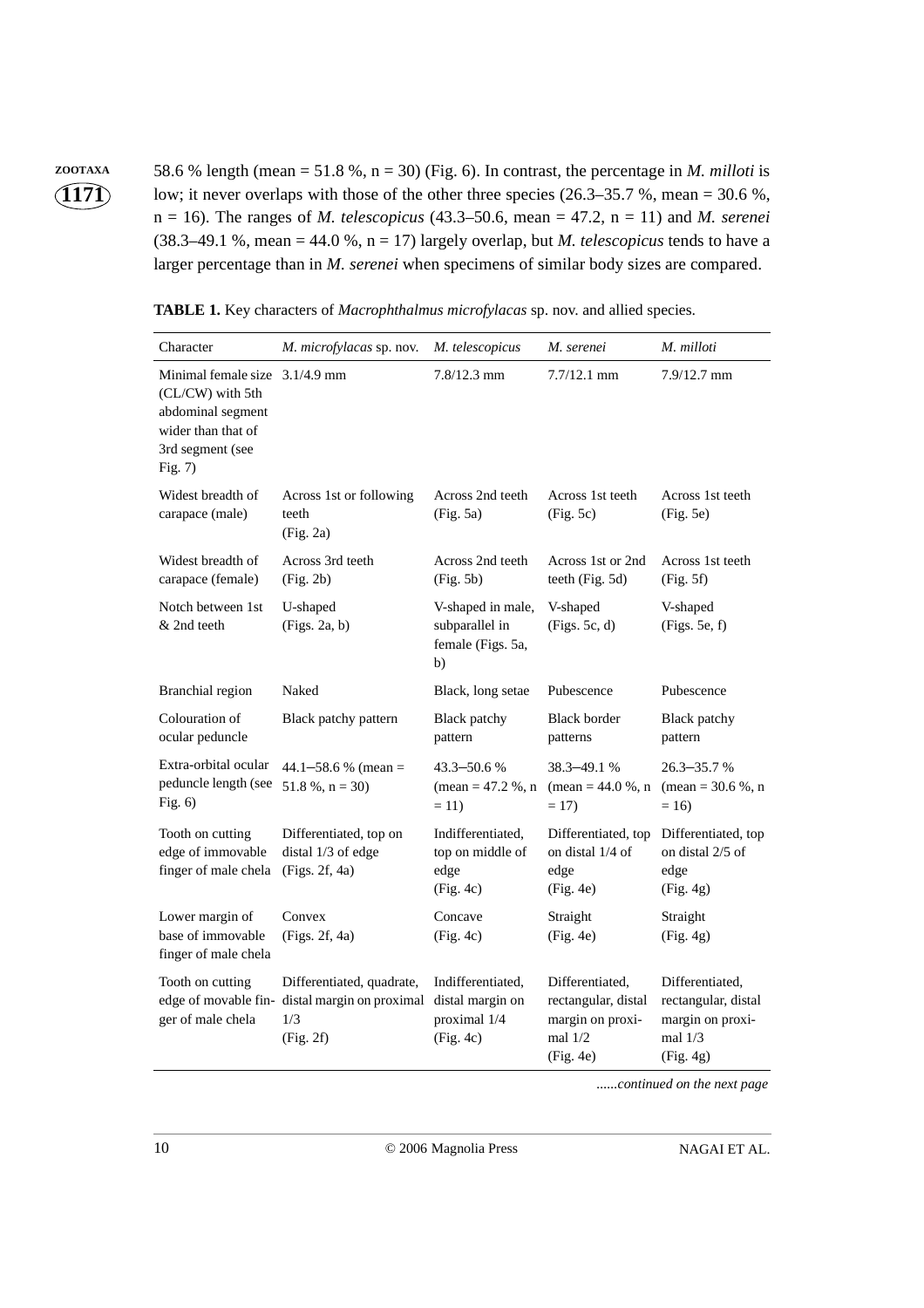|  | <b>TABLE 1</b> (continued) |
|--|----------------------------|
|--|----------------------------|

| Character                                              | M. microfylacas sp. nov.                                                                                                                                                         | M. telescopicus                                                                                                                                                                                                                                          | M. serenei                                                                                                                                              | M. milloti                                                                                                                                                                                    |
|--------------------------------------------------------|----------------------------------------------------------------------------------------------------------------------------------------------------------------------------------|----------------------------------------------------------------------------------------------------------------------------------------------------------------------------------------------------------------------------------------------------------|---------------------------------------------------------------------------------------------------------------------------------------------------------|-----------------------------------------------------------------------------------------------------------------------------------------------------------------------------------------------|
| Mat of pubescence<br>on inner surface of<br>male chela | From base to distal $1/3$ of From proximal $1/3$<br>immovable and distal 1/4 of middle height of<br>of movable fingers;<br>extending to cutting edge<br>of dactylus<br>(Fig. 4b) | palm to proximal<br>1/3 of immovable<br>and movable fin-<br>gers; not extending<br>to cutting edge of<br>dactylus<br>(Fig. 4d)                                                                                                                           | From base to<br>proximal 1/3 of<br>immovable and<br>proximal 2/3 of<br>movable fingers;<br>not extending to<br>cutting edge of<br>dactylus<br>(Fig. 4f) | From distal 1/3 of<br>middle height of<br>palm to proximal<br>$1/3$ of immovable<br>and proximal 1/2<br>of movable fin-<br>gers; not extending<br>to cutting edge of<br>dactylus<br>(Fig. 4h) |
| Distal chitinous<br>projection of G1                   | Short, abruptly curving<br>outwards<br>$(Fig. 3c-e)$                                                                                                                             | Long, slightly<br>curving outwards<br>(Fig. 5g)                                                                                                                                                                                                          | Long, slightly<br>curving outwards<br>(Fig. 5h)                                                                                                         | Short, abruptly<br>curving outwards<br>(Fig. 5i)                                                                                                                                              |
| Holotype                                               | RUMF-ZC-257.<br>Type locality: Okinawa I.<br>(Present study)                                                                                                                     | Originally depos-<br>ited in the Muse-<br>ums of the Royal<br>College of Sur-<br>geons of England,<br>but most probably<br>destroyed (Dr.<br>Simon Chaplin,<br>pers. comm.)<br>Type locality:<br>Oahu I., Hawaii.<br>(Owen, 1839: 78,<br>figs. $1, 1a-f$ | <b>MNHN B7284.</b><br>Type locality: Red<br>Sea.<br>[Crosnier, 1965:<br>126 (part), Fig.<br>227; Serène,<br>1981: 1140]                                 | MNHN.<br>Type locality:<br>Madagascar.<br>(Crosnier, 1965:<br>124, Figs.<br>217-220, 222,<br>223, 228, Pl. XI,<br>Fig. $4.$ )                                                                 |

The new species is also characterised by its small body size, minimum size in ovigerous female being 6.6 mm CW (RUMF-ZC-260). In *M. microfylacas* sp. nov., the width of the female fifth abdominal segment begins to exceed that of the third segment by an individual with CL/CW 3.1/4.9 mm (Fig. 7). In contrast, individuals with a wider fifth segment are much larger in *M. serenei* (7.7/12.1– mm) and *M. milloti* (7.9/12.7– mm). Small individuals of *M. telescopicus* could not be examined, but *M. telescopicus* is a clearly larger than *M. microfylacas* sp. nov.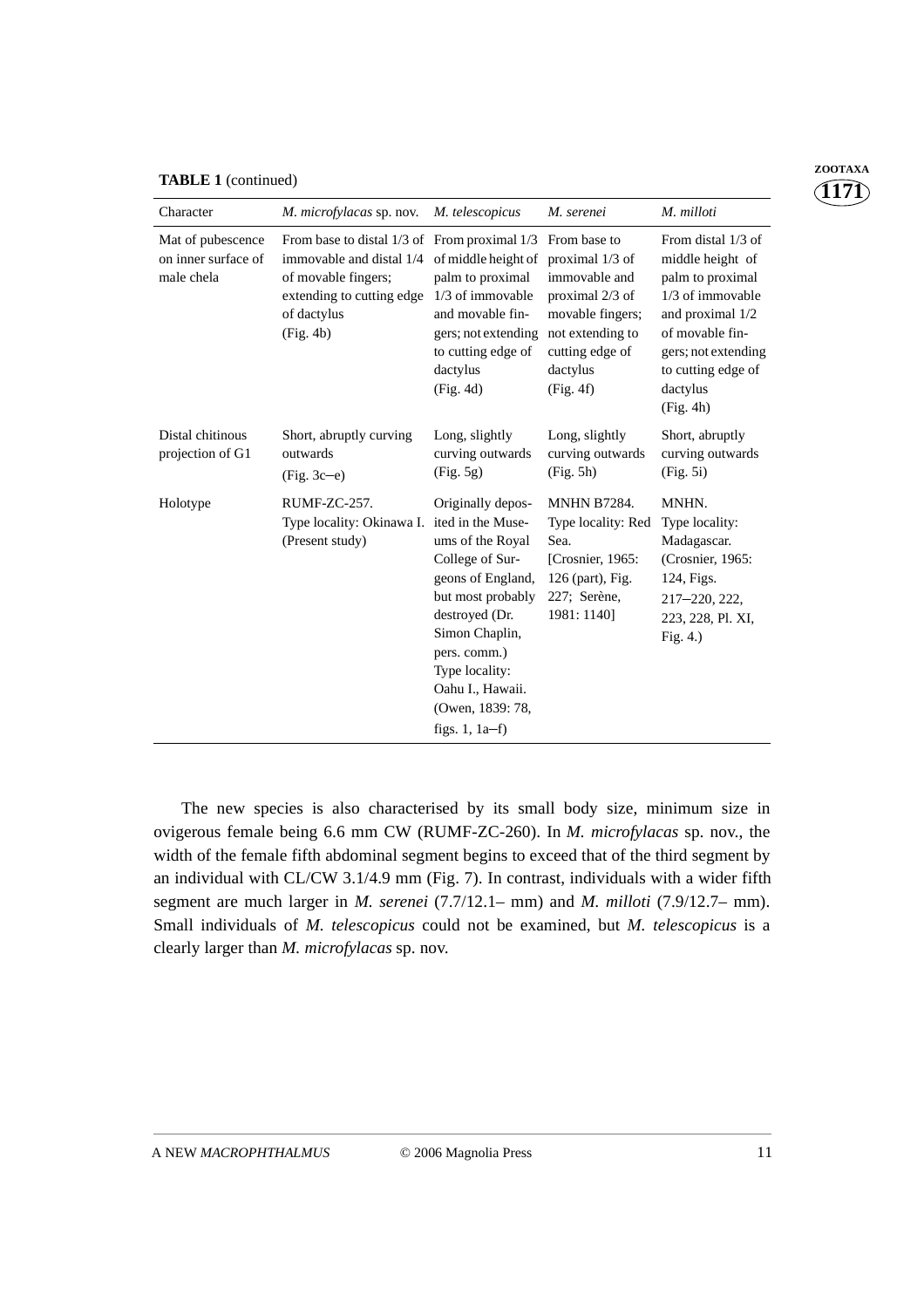

**FIGURE 5.** Anterolateral margins of carapace and G1s of *Macrophthalmus telescopicus* (Owen, 1839), *M. serenei* Takeda & Komai, 1989, and *M. milloti* Crosnier, 1965. a, g, *M. telescopicus*, male, ZRC 2005.0149, CL/CW 10.3/15.4 mm; b, *M. telescopicus*, female, ZRC 2005.0149, CL/CW 12.0/18.5 mm; c, h, *M. serenei*, male, ZRC 2005.0150, CL/CW 11.2/18.9 mm; d, *M. serenei*, female, RUMF-ZC-274, CL/CW 7.7/12.1 mm; e, i, *M. milloti*, male, ZRC 2005.0151, CL/CW 8.1/ 13.7 mm; f, *M. milloti*, female, RUMF-ZC-276, CL/CW 10.2/17.4 mm. Scales, 1 mm.

Sakai (1939) recorded *M. telescopicus* from Shimoda (Pacific coast of Honshu), Nagasaki (Kyushu), and Loo Choo (= the Ryukyu Is.), and he recognized it as a small-size species (e.g. a male with CL/CW 6.5/10.5 mm). Serène (1973) concluded that Sakai's (1939) material belonged to an undescribed species not only because of their small size but of the high manus of males, the wide gape between fingers, and the absence of a tooth on the cutting edge of the dactylus. Sakai (1976), however, identified the material from Shimoda and Nagasaki, together with specimens from Noto Peninsula (Japan Sea coast of Honshu) and Wakayama (Pacific coast of Honshu), as *M. verreauxi* sensu Serène, 1973 (= *M. serenei*). *Macrophthalmus microfylacas* sp. nov. indeed fits Sakai's (1939) *M. telescopicus* except for the absence of the tooth on the cutting edge of the cheliped

**1171 ZOOTAXA**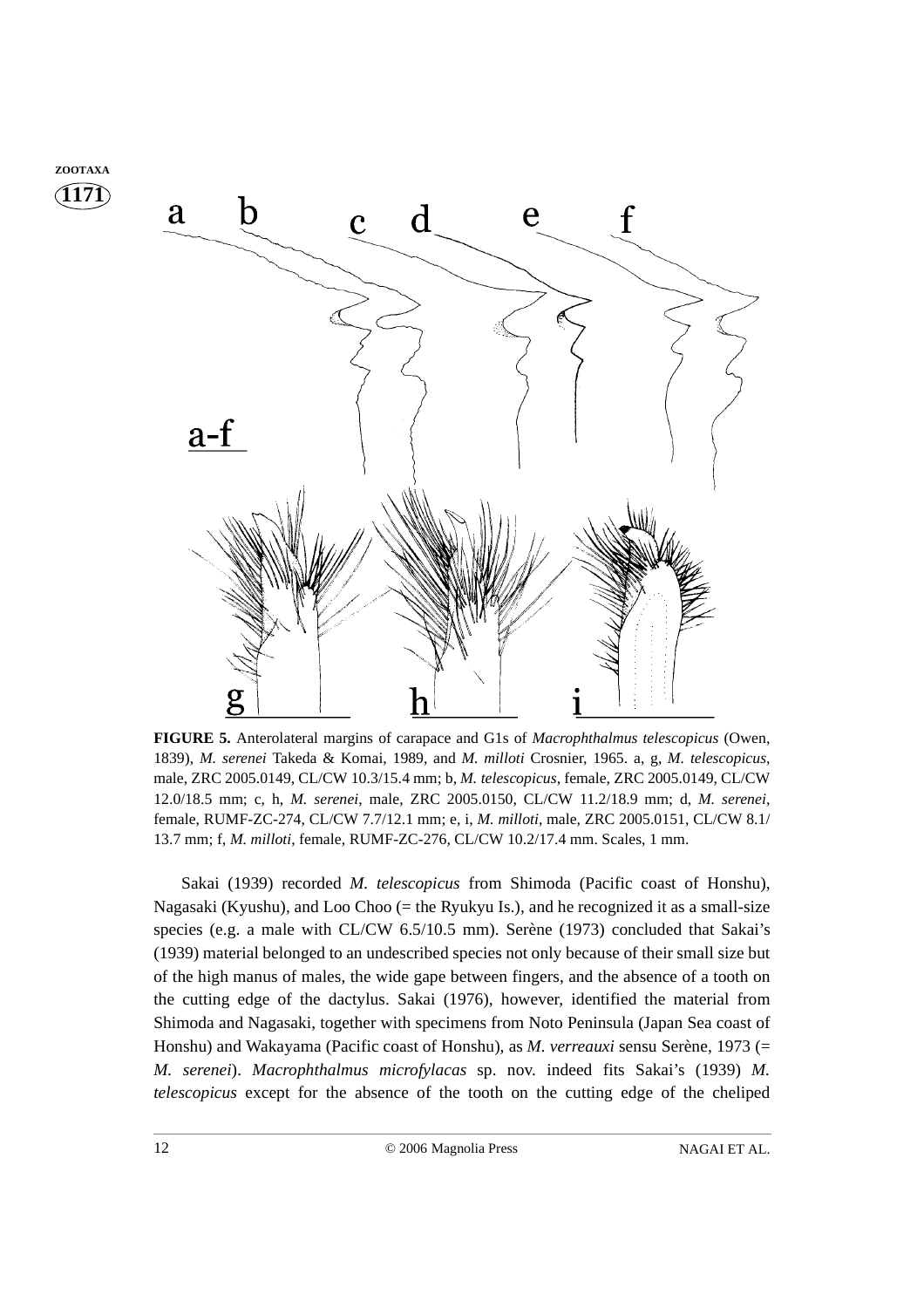dactylus of males in the Shimoda specimens. The tooth of *M. microfylacas* sp. nov. is **ZOOTAXA** covered by dense pubescence and hidden from outer view which was probably missed by Sakai (1939). The Shimoda and Nagasaki specimens are most probably *M. microfylacas* sp. nov. Sakai's (1976: fig. 334) material from Noto Peninsula clearly belongs to *M. serenei* (= *M. verreauxi* sensu Serène, 1973), while the identity of his specimens from the Ryukyus and Wakayama remains unconfirmed.

The third author could examine the late Mr. Seiji Nagai's crab collection, which was catalogued by Marumura & Kosaka (2003). The specimens identified as *M. telescopicus* (WMNH-Na-Cr 1205) from Kushimoto, Kii Peninsula and Takahama, Shikoku I. are *M. microfylacas* sp. nov. The identities of the *M. telescopicus* complex listed in the catalogue were corrected in the material examined section above.



**FIGURE 6.** Percentage of the extra-orbital ocular peduncle length in the total ocular peduncle length of *Macrophthalmus microfylacas* sp. nov. and allied species.

#### **The key to the species of** *Macrophthalmus* **provided by Barnes (1977) are partially modified as follows:**

- 12 Ocular peduncles extend beyond tip of external orbital angle for less than 36% of their length and for less than a distance equal to twice the length of the cornea......... *...................................................................................................................... M. milloti*
- 12(a) Ocular peduncles extend beyond tip of external orbital angle for more than 38% of their length and for more than a distance equal to twice the length of the cornea... 13
- 13 Teeth on cutting edges of cheliped fingers indifferentiated; lower margin of immovable fingers concave*............................................................................ M. telescopicus*

A NEW *MACROPHTHALMUS* © 2006 Magnolia Press 13

**1171**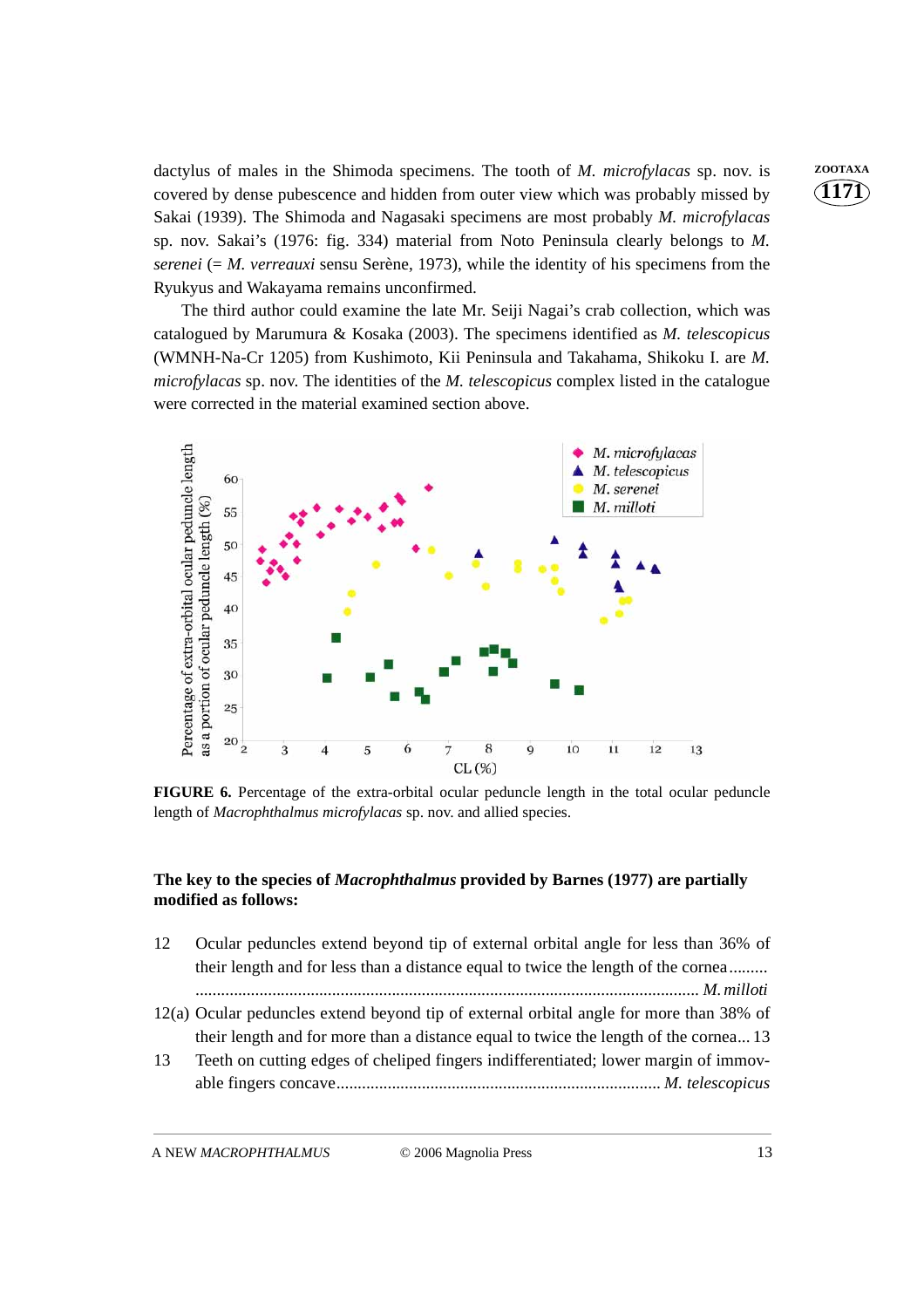

*............................................................................................................ M. microfylacas*



**FIGURE 7.** Third and fifth female abdominal segments widths of *Macrophthalmus microfylacas* sp. nov. and allied species.

#### **Acknowledgements**

We are grateful to Dr. Peter Castro (California State Polytechnic University) and an anonymous reviewer for reviewing the present manuscript and to Prof. Keiji Wada (Nara Women's University) and Emeritus Prof. Yukio Nakasone for their valuable comments. Thanks are also due to Miss Sayuko Ninomiya and Mr. Takahiko Inoue (Tokyo Kyuei Co. Ltd.) for providing us with the opportunity to conduct this study, to Mr. Kenji Yonaha and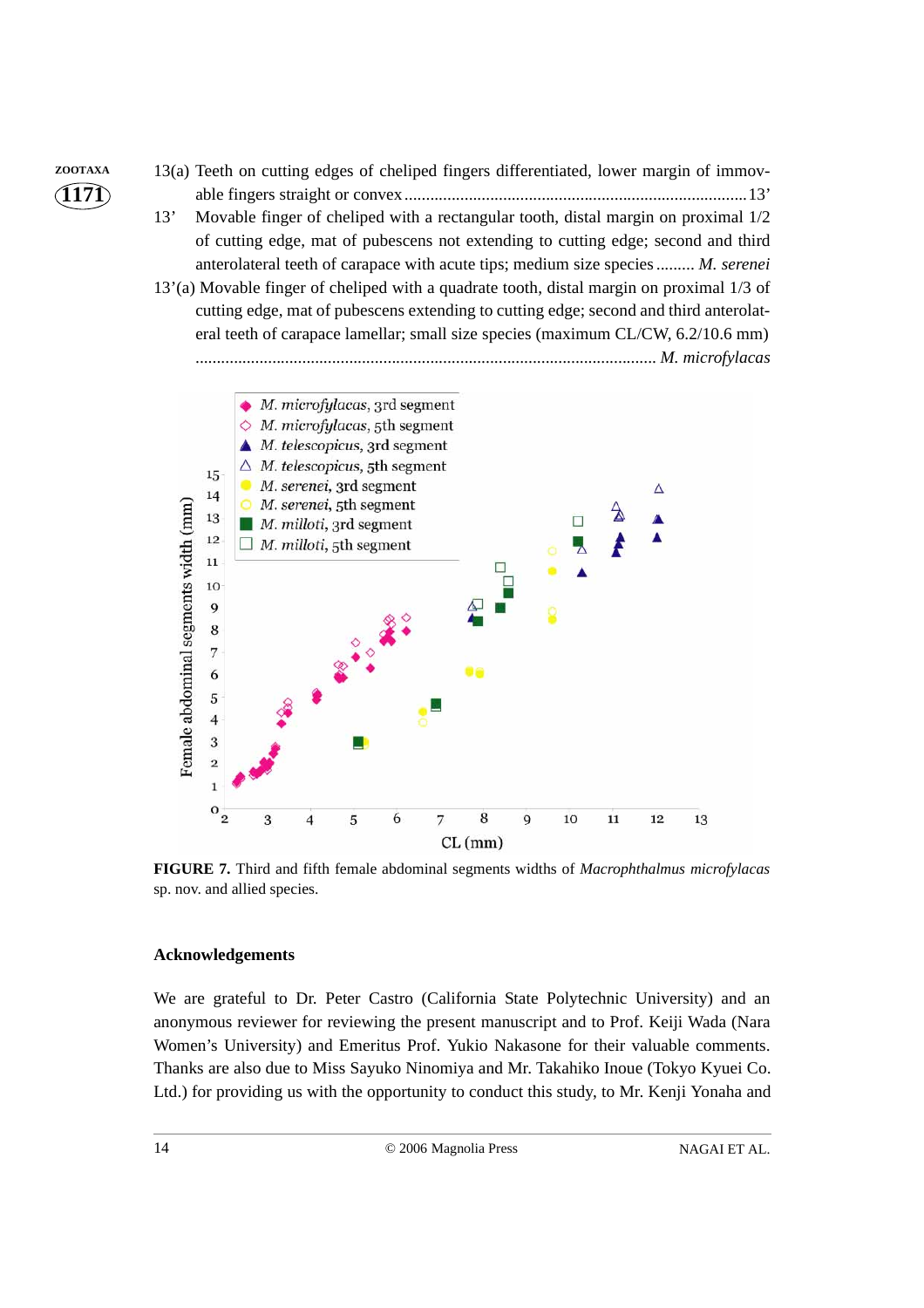Mr. Harunobu Shinjo (Okinawa General Bureau, Cabinet Office) for facilitating our field **ZOOTAXA** work, to Mr. Keisuke Nonaka and Mr. Munetaka Kubo (Service Center of Port Engineering) for providing us with specimens, to Mr. Kentaro Hirashima and Mr. Makoto Yoshida (Wakayama Prefectural Museum of Natural History) for facilitating to examine late Mr. Seiji Nagai's collection, to Prof. Peter K. L. Ng (National University of Singapore) for his comment on the nomenclature, to Dr. Carrie E. Schweitzer (Kent State University) and Dr. Hiroaki Karasawa (Mizunami Fossil Museum) for their help in gathering references, and Dr. Simon Chaplin (Museums of the Royal College of Surgeons of England) for the information on Sir Richard Owen's specimen. This study was supported by the 21st Century COE program of the University of the Ryukyus.

#### **References**

- Barnes, R.S.K. (1967) The Macrophthalminae of Australasia; with a review of the evolution and morphological diversity of the type genus *Macrophthalmus* (Crustacea: Brachyura). *Transactions of the Zoological Society of London*, 31: 195–262, pls. 1–4.
- Barnes, R.S.K. (1976) Contributions towards a revision of *Macrophthalmus* (Crustacea: Brachyura), VIII. A re-examination of the *M. telescopicus* (Owen) complex; the status of *M. laevis* A. Milne Edwards; and the affinities of *M. holthuisi* Serène. *Zoologische Mededelingen*, 50: 133–151.
- Barnes, R.S.K. (1977) Concluding contribution towards a revision of, and a key to, the genus *Macrophthalmus* (Crustacea: Brachyura). *Journal of Zoology*, 182: 267–280.
- Crosnier, A. (1965) Crustacés Décapodes Grapsidae et Ocypodidae. *Faune de Madagascar*, 18: 1–143, pls. 1–11.
- Desmarest, A.G. (1823) *Dictionnaire des Sciences Naturelles, vol. 28*. F. G. Levreault, Paris, pp. 138–425. [not seen]
- Kemp, S. (1919) Notes on Crustacea Decapoda in the Indian Museum. No. XIII. The Indian species of *Macrophthalmus*. *Records of the Indian Museum*, 16: 383–394, pl. 24.
- Komai, T., Goshima, S. & Murai, M. (1995) Crabs of the genus *Macrophthalmus* of Phuket, Thailand (Crustacea: Decapoda: Ocypodidae). *Bulletin of Marine Science*, 56(1): 103–149.
- Manning, R.B. & Holthuis, L.B. (1981) West African Brachyuran Crabs (Crustacea: Decapoda). *Smithsonian Contributions to Zoology*, 306: i–xii, 1–379.
- Marumura, M. & Kosaka, A. (2003) *Catalogue of the Brachyuran and Anomuran crabs donated by the late Mr. Seiji Nagai to the Wakayama Prefectural Museum of Natural History*. Wakayama Prefectural Museum, Wakayama, Japan, 73 pp. [in Japanese]
- Owen, R. (1839) Crustacea*. In:* Richardson, J., Beechey, F. W., Sowerby, G. B. (eds) *The zoology of Captain Beechey's voyage, compiled from the collections and notes made by Captain Beechey, the officers and naturalist of the expedition, during a voyage to the Pacific and Behring's Straits performed in His Majesty's Ship Blossom, under the command of Captain F. W. Beechey, in the years 1825, 26, 27, and 28.* London, pp. 77–92, pls. 24–28.
- Poupin, J. (1997) Les *Macrophthalmus* de Polynésie française (Decapoda, Brachyura, Ocypodidae). *Zoosystema*, 19(1): 159–176.
- Sakai, T. (1939) *Studies on the crabs of Japan. IV. Brachygnatha, Brachyrhyncha*. Yokendo, Tokyo, pp. 365–741, pls. 42–111.
- Sakai, T. (1976) *Crabs of Japan and the Adjacent Seas*. Kodansha, Tokyo, xxix+773 pp. [English text] + 461 pp. [Japanese text] + 251 pp. [plate volume].

A NEW *MACROPHTHALMUS* © 2006 Magnolia Press 15

**1171**